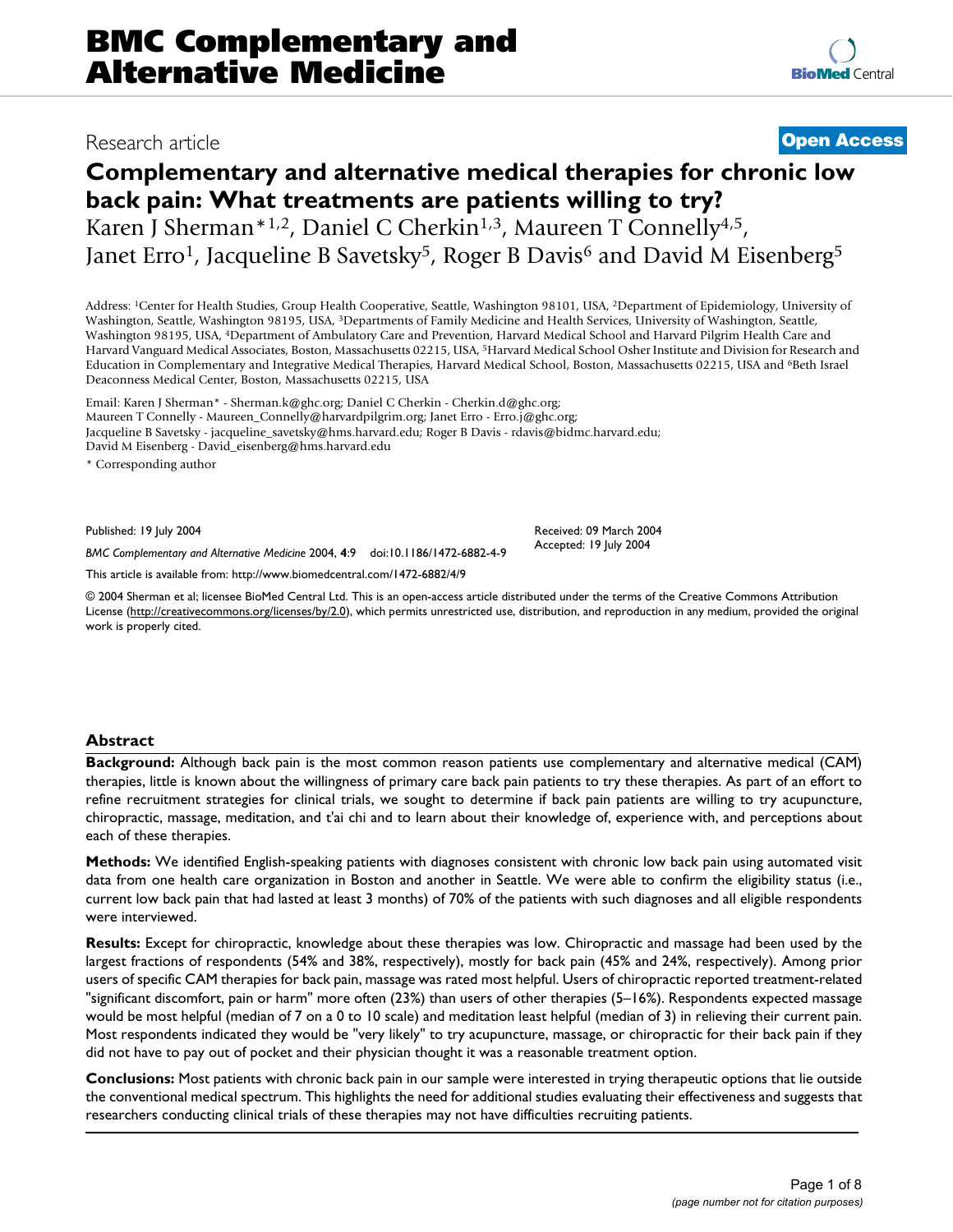# **Background**

Back pain is one of the most common and costly health problems in developed countries, where more than half of adults suffer from this condition each year [1] and 70% to 80% suffer from it at some time in their lives [2]. Patients with back pain are often dissatisfied with standard medical care [3], especially in comparison to care provided by alternative providers [4-6]. In fact, back/neck pain is the number one condition for which Americans seek complementary or alternative medical (CAM) care. During 1997, 30% of Americans with back problems visited CAM practitioners, especially chiropractors and massage therapists, for this condition and another 18% used CAM self-care [7]. Yet, to date, few of these therapies have been adequately evaluated for effectiveness, in part because of methodological challenges including recruiting sufficient numbers of participants, designing reasonable interventions and selecting appropriate control groups.

Prior to designing and conducting two pilot clinical trials evaluating the effectiveness of five different CAM therapies for chronic low back pain (LBP) in older (65+ years) and younger (20 through 64 years) adults, we sought to refine recruitment strategies. As part of this effort, we surveyed chronic low back pain patients about their interest in trying each of these five CAM therapies if included in their health plan benefits and as part of two separate clinical trials. In this descriptive and exploratory study, we also collected information about their knowledge of, experience with, and perceptions of each of these therapies.

# **Methods**

### *Study design*

From April to October 2001, we conducted telephone interviews with 249 patients who were currently suffering from non-specific low back pain that had persisted at least three months. The patients were members of a non-profit managed health care system (Group Health Cooperative in the Puget Sound region of Washington State) and a large multi-specialty group practice (Harvard Vanguard Medical Associates, Boston, Massachusetts). Our goal was to interview 150 patients from Group Health and 100 patients from Harvard Vanguard who were otherwise healthy and spoke English, with 50% of the interviews from adults 65 years or older. The Institutional Review Boards of Group Health Cooperative, Seattle WA and Harvard Pilgrim Health Care, Boston, MA approved the study.

# *Sample*

Using automated visit data, we identified and mailed letters to 787 patients with working phone numbers who visited a Group Health (n = 422) or a Harvard Vanguard (n = 365) primary care provider and had a diagnosis consistent with non-specific low back pain between 12 and

52 weeks previously. Because we were planning to use the results of the survey to help us refine recruitment strategies for two pilot randomized trials, our exclusion criteria for this study were those we planned to use in the subsequent trials. We therefore used the automated visit data to exclude the following individuals from our sample:

• those whose back pain may have been due to a specific disease or condition (i.e., sciatica, herniated disc, spondylolisthesis, spine fracture, vertebral fracture, cancer);

• those who had other pain conditions that could complicate the interpretation of trial results (rheumatoid arthritis, ankylosing spondylitis, fibromyalgia);

• those who were inappropriate candidates for one or more of the clinical trial treatments (aneurism, coagulation disorders, osteoporosis) or who were unlikely to be able to give informed consent or to participate in the baseline and follow-up assessments of the trial (Alzheimers disease, dementia, major psychoses, blindness, deafness).

Before administering the in-person survey, we asked eight screening questions and then excluded individuals who did not have back pain at the time of the interview or who had not had back pain for at least 12 weeks, who had previously had low back surgery, who reported having fractured a vertebrae, who were pregnant, who were involved in back-pain related litigation, who had serious health problems, or who could not speak English.

We tried to contact all mailees, but could not reach 28 (7%) persons from Group Health and 73 (20%) from Harvard Vanguard despite at least seven phone calls. Among the 394 Group Health and 292 Harvard Vanguard patients who were contacted, 57 from Group Health and 81 from Harvard Vanguard refused the interview and we could not determine their eligibility status, 195 from GHC and 104 from Harvard Vanguard were ineligible upon screening, and 142 from Group Health and 107 from Harvard Vanguard were eligible and interviewed. Thus, we were able to screen 70% of all mailees for eligibility (80% from Group Health and 58% from Harvard Vanguard). All screened and eligible mailees were interviewed.

In both areas, individuals aged 65 and older were more likely to refuse screening (in Seattle: 19% of 210 older adults vs. 8% of 212 younger; in Boston: 31% of 184 older adults vs. 13% of 181 younger) and those under 65 were less likely to be contacted by phone (in Seattle: 12% younger vs. 1% older could not be contacted; in Boston: 31% younger vs. 9% older could not be contacted).

Most patients were ineligible because they were not experiencing back pain at the time of the interview  $(n = 82)$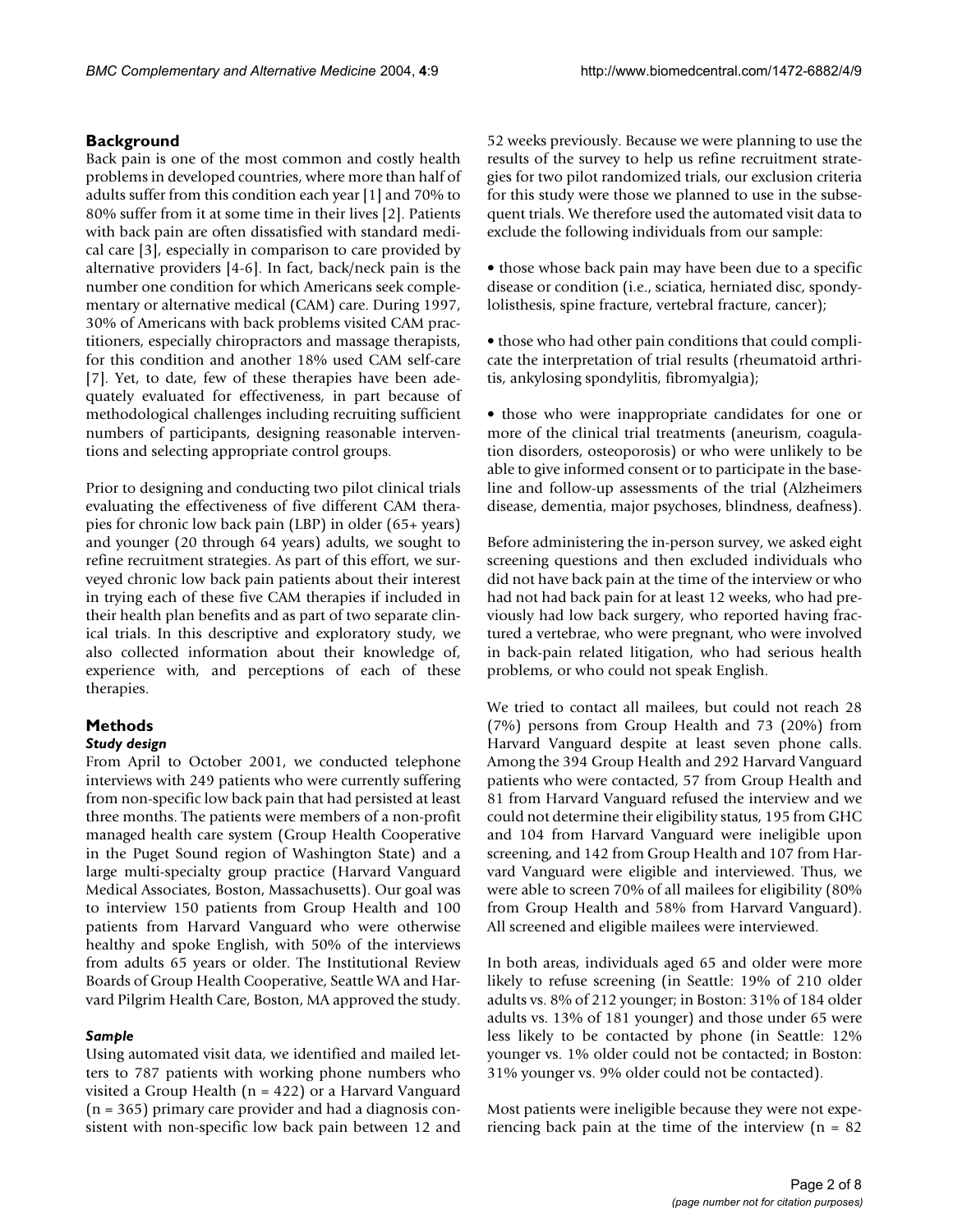from Group Health and  $n = 68$  from Harvard Vanguard) or their pain had not persisted for three months  $(n = 39)$ from Group Health and n = 11 from Harvard Vanguard).

#### *Survey questionnaire*

We conducted a phone interview that lasted an average of 17.7 minutes (SD =  $6.1$ ; range = 8 to 50 minutes). It included questions about demographic characteristics (age, race/ethnicity, education); back pain characteristics (years since first episode of back pain lasting more than two weeks, number of days of pain in the last six months, bothersomeness of pain on a 0 to 10 scale, expectations of pain level one year from the time of interview, and use of medications in the past week); self-reported knowledge (measured on a five point scale) of five CAM treatments or self-care methods (acupuncture, chiropractic, massage, meditation, t'ai chi); previous use of these therapies for any reason and for back pain specifically (and helpfulness of the therapy for back pain relief); perceived harm from previous use of these therapies; expectations of helpfulness of these therapies for current back pain; willingness to try these therapies if offered by the health plan for no additional cost and for a \$10 per visit co-pay; willingness to participate in two hypothetical clinical trials, one evaluating acupuncture, chiropractic, and massage and another involving massage, meditation, and t'ai chi. (Respondents were told that the control group in both trials would receive a book about self-management of back pain.) Finally, respondents were asked about which treatment they most preferred among those offered in each trial. Gender and geographic location were obtained for respondents from the enrollment files of each healthplan. General definitions of each therapy were provided only for respondents who informed the interviewers they did not know what a particular therapy was. Acupuncture was described as a system of healing that involved inserting hair thin needles into acupuncture points just beneath the skin or using other methods, such as heat, to stimulate these points, whereas chiropractic was defined as a system of therapy that uses manipulation to adjusts the spine and other body parts to "promote normal nerve functions". Massage was described as the systematic rubbing and manipulation of muscle and other tissues to relieve bodily infirmities, while meditation was defined as a "selfdirected practice for relaxing the body and calming the mind". Finally, tai chi was described as a Chinese martial art that uses slow and smooth body movements and is often practiced for its purported health benefits. The survey was pre-tested on a convenience sample of 15 people (both older and younger) in Seattle and 5 people in Boston.

#### *Statistical analyses*

We analyzed the data using the SAS statistical software version 6.12 (SAS Institute, Cary, NC). Descriptive data

were characterized using percentages or medians. For each of the five CAM therapies, we performed separate exploratory logistic regressions to identify specific characteristics associated with 1) high degree of knowledge (4 or 5 on a 5-point scale) (five separate models), 2) prior use (for any reason and for back pain) (10 separate models), 3) high expectations of helpfulness for current back pain (7 to 10 on a 0 to 10 scale) (five separate models), 4) greatest likelihood of trying therapy for no additional cost (all five therapies) and for a \$10 per visit co-pay (acupuncture, chiropractic, massage only) (eight separate models), and 6) greatest likelihood of participating in each of the two hypothetical clinical trials (two separate models). Thus, a total of 30 separate logistic models were created.

For each of the 30 dependent variables, we identified potential predictor variables in advance and evaluated them in preliminary models. In Table [1](#page-3-0), the potential predictor variables evaluated in the preliminary models for each of the 28 therapy-specific dependent variables are indicated by an X. In addition, we modeled the likelihood of being "definitely willing" to participate in a hypothetical clinical trial of acupuncture, chiropractic, and massage and of being "definitely willing" to participate in a hypothetical clinical trial of massage, meditation, and t'ai chi. In both models, we evaluated the following 22 variables as potential predictor variables of being "definitely willing" to participate in the hypothetical clinical trial: demographic characteristics (age, gender, race, education, geographic location), prior use of each of the therapies included in the trial (i.e., acupuncture, chiropractic, and massage for one trial and massage, meditation, and t'ai chi for the other trial) for any reason (and for back pain), knowledge of these three included therapies, prior perceived harm from these three included therapies, years since first back pain, symptom bothersomeness, high expectations of each included CAM therapy for current back pain, number of days of back pain in last six months, and medication usage in the week prior to the interview.

Initially, we evaluated potential predictor variables in preliminary models containing five or fewer independent variables. Any independent variable associated with the dependent variable at a p value of 0.15 or less in a preliminary model was a candidate for the appropriate final model. We used a backwards elimination procedure to evaluate candidate predictor variables and to determine the final models [8]. All variables with a p value of 0.01 or less were retained in the final model. Odds ratios (OR) are presented along with 95% confidence intervals (95% CI). Table [4](#page-4-0) presents the odds ratios that describe the significant associations ( $p < 0.01$ ) for each of the 28 therapy – specific dependent variables.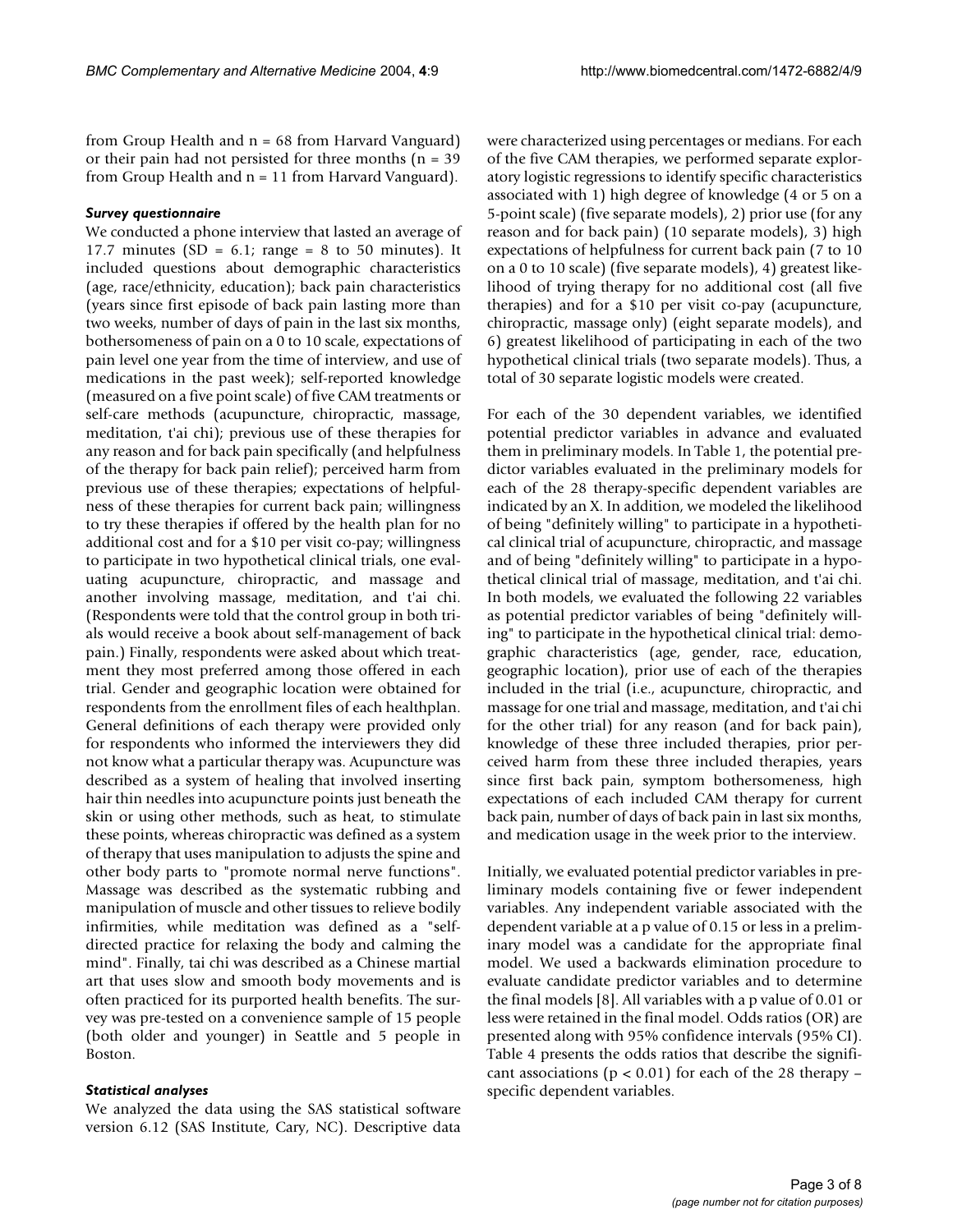| <b>Potential Predictor Variable</b>                              | Dependent Variables for Logistic Regressions |                            |                                           |                                                  |                                                |                                                              |  |
|------------------------------------------------------------------|----------------------------------------------|----------------------------|-------------------------------------------|--------------------------------------------------|------------------------------------------------|--------------------------------------------------------------|--|
|                                                                  | High<br>Knowledge of<br>$Therapy*$           | Prior Use of<br>$Therapy*$ | Prior Use of<br>Therapy for Back<br>Pain* | High Expectations<br>of Success of<br>$Therapy*$ | Likelihood of<br>Trying Therapy at<br>No Cost* | Likelihood of<br><b>Trying Therapy</b><br>for $$10$ Co-pay** |  |
| Geographic location (Boston<br>vs. Seattle)                      | X                                            | X                          | $\times$                                  | $\times$                                         | $\times$                                       | $\times$                                                     |  |
| Age $(65 + vs. < 65)$                                            | X                                            | X                          | $\times$                                  | X                                                | X                                              | X                                                            |  |
| Gender (female vs. male)                                         | X                                            | X                          | X                                         | X                                                | X                                              | X                                                            |  |
| Race (white, non-white)                                          | X                                            | Х                          | X                                         | X                                                | X                                              | X                                                            |  |
| Education (no college vs. some<br>college)                       | X                                            | X                          | X                                         | X                                                | X                                              | X                                                            |  |
| $\geq$ 5 years since first back pain                             | X                                            |                            |                                           |                                                  | X                                              | X                                                            |  |
| $\geq$ 90 days of LBP in last 6 mo.                              | X                                            |                            |                                           |                                                  | X                                              | $\pmb{\times}$                                               |  |
| High symptom<br>bothersomeness $(7 - 10)$ on a<br>$0 - 10$ scale | $\mathsf{x}$                                 |                            |                                           |                                                  | X                                              | $\times$                                                     |  |
| High knowledge of therapy (4<br>or 5) on a $1 - 5$ scale         |                                              |                            |                                           | X                                                | X                                              | $\times$                                                     |  |
| Prior use of therapy                                             |                                              |                            |                                           | $\times$                                         | X                                              | $\times$                                                     |  |
| Prior use of therapy for back<br>pain                            |                                              |                            |                                           | $\times$                                         | $\times$                                       | $\times$                                                     |  |
| High expectations of therapy (7<br>$-10$ ) on a $0 - 10$ scale   |                                              |                            |                                           |                                                  | X                                              | X                                                            |  |
| Medication usage in past week                                    |                                              |                            |                                           |                                                  | X                                              | $\times$                                                     |  |
| Prior harm from therapy                                          |                                              |                            |                                           |                                                  | X                                              | $\times$                                                     |  |

#### <span id="page-3-0"></span>**Table 1: Potential Predictor Variables Evaluated in 28 Therapy-Specific Logistic Regression Models**

\* Separate models were done for each of the five therapies (acupuncture, chiropractic, massage, meditation, t'ai chi) \*\* Separate models were done for acupuncture, chiropractic, and massage. ¶An X indicates that a particular potential predictor variable was evaluated in a model with the specific dependent variable.

#### <span id="page-3-1"></span>**Table 2: Demographic and Back Pain Characteristics of 249 Survey Respondents**

| Characteristic                                                              | Percent |
|-----------------------------------------------------------------------------|---------|
| Location (Boston)                                                           | 43      |
| Age $(< 65)$                                                                | 52      |
| Women                                                                       | 60      |
| White                                                                       | 80      |
| Attended some college                                                       | 57      |
| At least 5 years since first back pain lasting longer than 2<br>weeks       | 60      |
| 90+ days of LBP in last 6 mo.                                               | 6 I     |
| High symptom bothersomeness in the past week ( $\geq$ 7) on 0<br>– 10 scale | 42      |
| Used medication for LBP in the past week                                    | 56      |
| Expect pain to be similar in a year                                         | 72      |

Missing data – last variable has 10 missing values (4% of all observations), 1 variable has 5 (2%), all others have 3 or fewer.

### **Results**

#### *Characteristics of respondents*

Most study participants were white, women, and had attended college (Table [2](#page-3-1)). Most had had back problems for at least five years, had experienced back pain at least 90

days in last six months, had used medications in the prior week, and expected little change in their pain in a year.

#### *Knowledge of, experience with, perceptions of, and willingness to try CAM therapies*

Except for chiropractic, most participants reported little or no knowledge of these therapies (Table [3](#page-4-1)). In logistic regressions, prior use of a therapy consistently predicted high knowledge of that therapy (Table [4](#page-4-0)).

More than half of the participants had tried chiropractic compared with 38% who had tried massage and substantially fewer who had tried the other therapies (Table [3\)](#page-4-1). No demographic characteristics were related consistently to use of these therapies (Table [4\)](#page-4-0). Chiropractic and massage were also the most commonly used of the therapies specifically for low back pain. Users of massage rated treatment helpfulness higher than did users of other therapies (Table [3\)](#page-4-1). Reports of harm or increased pain were highest for chiropractic (23%) and lowest for meditation (5%).

Respondents believed that massage would be most helpful for their current back pain (median rating of 7) and that meditation would be least helpful (median rating of 3) (Table [3](#page-4-1)). One quarter of all respondents were unable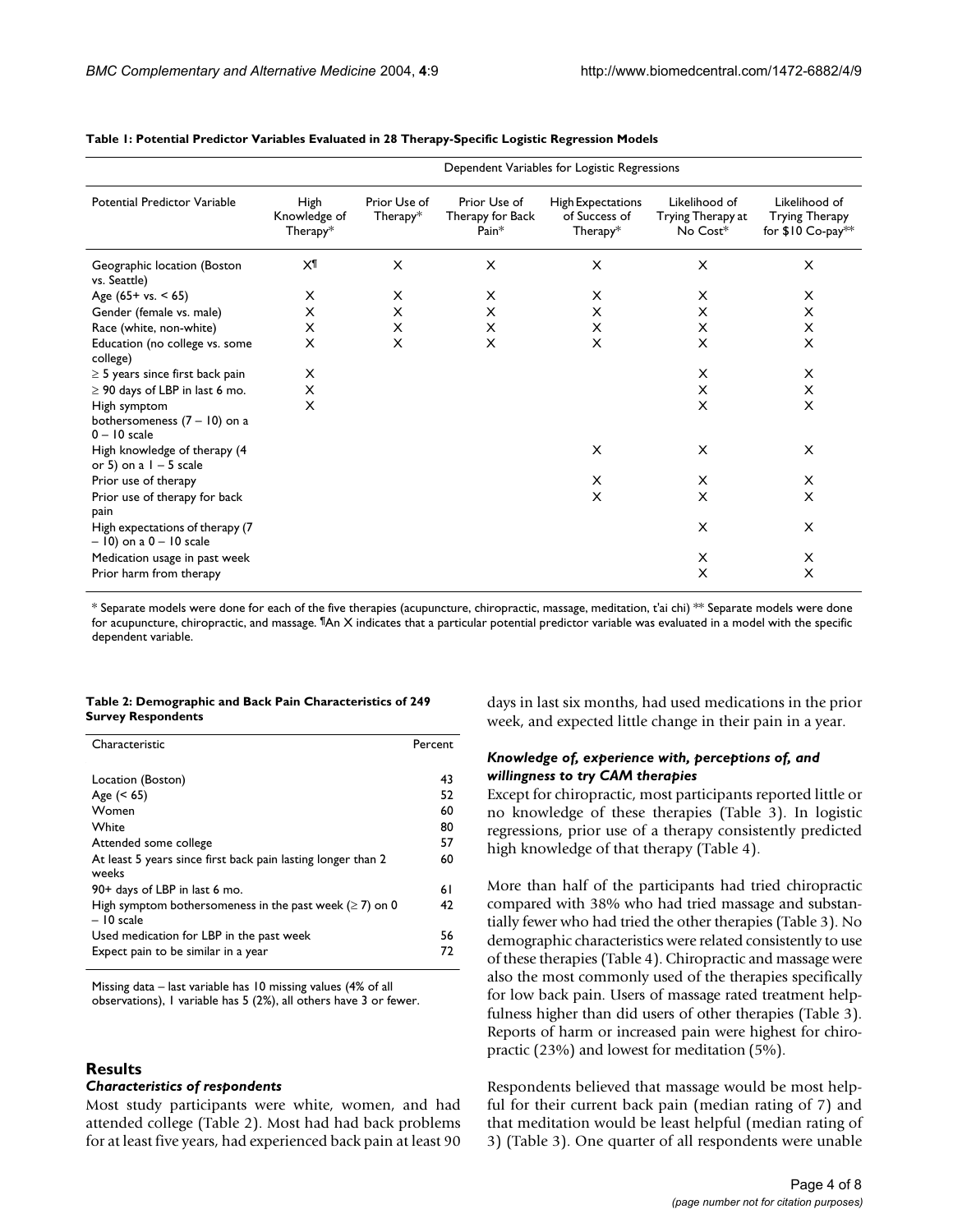|                                                                                                    | Acupuncture<br>$(N = 249)$ | Chiropractic<br>$(N = 249)$ | Massage<br>$(N = 249)$ | Meditation<br>$(N = 249)$ | T'ai Chi<br>$(N = 249)$ |
|----------------------------------------------------------------------------------------------------|----------------------------|-----------------------------|------------------------|---------------------------|-------------------------|
| Knowledge about Therapy (%)                                                                        |                            |                             |                        |                           |                         |
| $1 - 2$ ( $1 =$ "no knowledge")                                                                    | 69                         | 44                          | 52                     | 72                        | 91                      |
|                                                                                                    | 17                         | 22                          | 24                     | 15                        | 6                       |
| $4 - 5$ (5="a lot of knowledge")                                                                   | 4                          | 34                          | 24                     | 13                        |                         |
| Ever tried therapy (%)                                                                             | 18                         | 54                          | 38                     | 27                        | 8                       |
| Ever tried therapy for LBP (%)                                                                     |                            | 45                          | 24                     |                           | 0.4                     |
| Median helpfulness for LBP among prior users (0 to 10 scale)                                       |                            | 6                           |                        |                           | $*$                     |
| Pain or harm reported by prior users (%)                                                           | 13                         | 23                          | 13                     |                           | 16                      |
| Median expectation of helpfulness for current LBP (0 to 10 scale)                                  |                            | 5                           |                        |                           | 5                       |
| Did not provide expectation rating (%)                                                             | 25                         | 10                          | 9                      | 12                        | 24                      |
| High expectations of helpfulness for current LBP (7 to 10 on 0 to 10<br>$scale)$ (%)               | 19                         | 28                          | 48                     | 15                        | 16                      |
| Very likely to try therapy if primary care provider thought reasonable<br>and no extra cost $(\%)$ | 64                         | 51                          | 69                     | 27                        | 41                      |
| Very likely to try therapy if primary care provider thought reasonable<br>and $$10 co-pay (\%)$    | 51                         | 42                          | 56                     | <b>NA</b>                 | <b>NA</b>               |

#### <span id="page-4-1"></span>**Table 3: Knowledge of, Experience with, Expectations about, and Willingness to Try Five CAM Therapies\***

NA = Not Asked. \* Each column refers to a specific therapy and the specific question about the therapy is shown in the first column. \*\* Only 1 person had tried t'ai chi for low back pain previously. All variables, except expectations of helpfulness of current LBP (where % are given in the table) have missing values for < 5% of respondents.

#### <span id="page-4-0"></span>**Table 4: Predictors of Knowledge of, Experience with, Expectations about, and Willingness to Try Five Complementary and Alternative Medical (CAM) Therapies**

|                                                               | <b>Odds ratios*</b> (95% CI) for the independent predictor variables used in the final models for each CAM therapy |                                           |                                                                              |                                                                                   |                                            |  |
|---------------------------------------------------------------|--------------------------------------------------------------------------------------------------------------------|-------------------------------------------|------------------------------------------------------------------------------|-----------------------------------------------------------------------------------|--------------------------------------------|--|
| <b>Dependent Variable</b>                                     | <b>Acupuncture</b>                                                                                                 | Chiropractic                              | Massage                                                                      | <b>Meditation</b>                                                                 | T'ai chi                                   |  |
| High Knowledge of specific<br>therapy $(4-5)$                 | Tried acupuncture:<br>$43.6$ (16.7–113.6)                                                                          | Tried chiropractic:<br>$12.8(6.2 - 26.7)$ | Tried massage:<br>$7.6$ (4.0 – 14.7)                                         | Tried meditation:<br>$11.6(4.6-29.3)$<br>Bostonian:<br>$4.8$ (1.9-12.3)           | LOGISTIC NOT<br>VALID <sup>**</sup>        |  |
| Previously tried specific<br>therapy                          | No associations                                                                                                    | Bostonian:<br>$0.5(0.3 - 0.8)$            | $65+$ yrs:<br>$0.4(0.2 - 0.7)$                                               | Female:<br>$2.5$ (1.3 – 4.8)                                                      | No associations                            |  |
| Previously tried specific<br>therapy for back pain            | No associations                                                                                                    | None                                      | $65+$ yrs:<br>$0.3(0.2 - 0.6)$                                               | No associations                                                                   | <b>LOGISTIC NOT</b><br>VALID <sup>**</sup> |  |
| High expectations of<br>specific therapy $(7 - 10)$           | $65+$ yrs:<br>$0.4(0.2 - 0.8)$<br>Tried acupuncture:<br>4.3 $(2.1 - 9.0)$                                          | Knowledge:<br>$2.9$ (1.6 – 5.2)           | $65+yrs$ :<br>$0.3$ (0.2 – 0.5)                                              | No associations                                                                   | No associations                            |  |
| Very likely to try specific<br>therapy for free               | High expectations:<br>$15.4(3.6 - 66.1)$                                                                           | High expectations:<br>$27.4(9.5 - 79.3)$  | High expectations:<br>$16.4 (7.4 - 36.5)$                                    | High expectations:<br>$3.6$ (1.7 – 7.7)<br>Tried meditation:<br>$2.4$ (1.3 – 4.5) | High expectations:<br>$14.3(5.4 - 38.3)$   |  |
| Very likely to try specific<br>therapy for \$10 /visit co-pay | High expectations:<br>$6.8$ (3.0 - 15.5)<br>Bostonian:<br>$2.3$ (1.4 – 4.0)                                        | High expectations:<br>$8.1$ (4.2 – 15.7)  | High expectations:<br>$6.4$ (3.5 – 11.4)<br>Bostonian:<br>$1.8(1.001 - 3.2)$ | <b>NOT QUERIED</b>                                                                | NOT QUERIED                                |  |

 $*$ These odds ratios describe the significant associations ( $p < 0.01$ ) for each of the 28 therapy – specific dependent variables. For example, we found that those who had tried acupuncture were 43.6 times more likely to have high knowledge of acupuncture. No other variables were related to high knowledge of acupuncture. \*\* These logistic regression models did not converge. Categorization for independent variables: Age (<65; 65+) Knowledge of therapy (1–3; 4–5) Gender (M; F) Expectations of therapy (missing through 6; 7+) Geography (Seattle; Boston) Prior Use of therapy (no; yes)

to rate their expectation of acupuncture or t'ai chi, compared to about 10% for the other therapies. Respondents 65 years of age or older were less optimistic than younger respondents about the helpfulness of acupuncture and massage (Table [4](#page-4-0)). High expectations of helpfulness of chiropractic were more common in those with high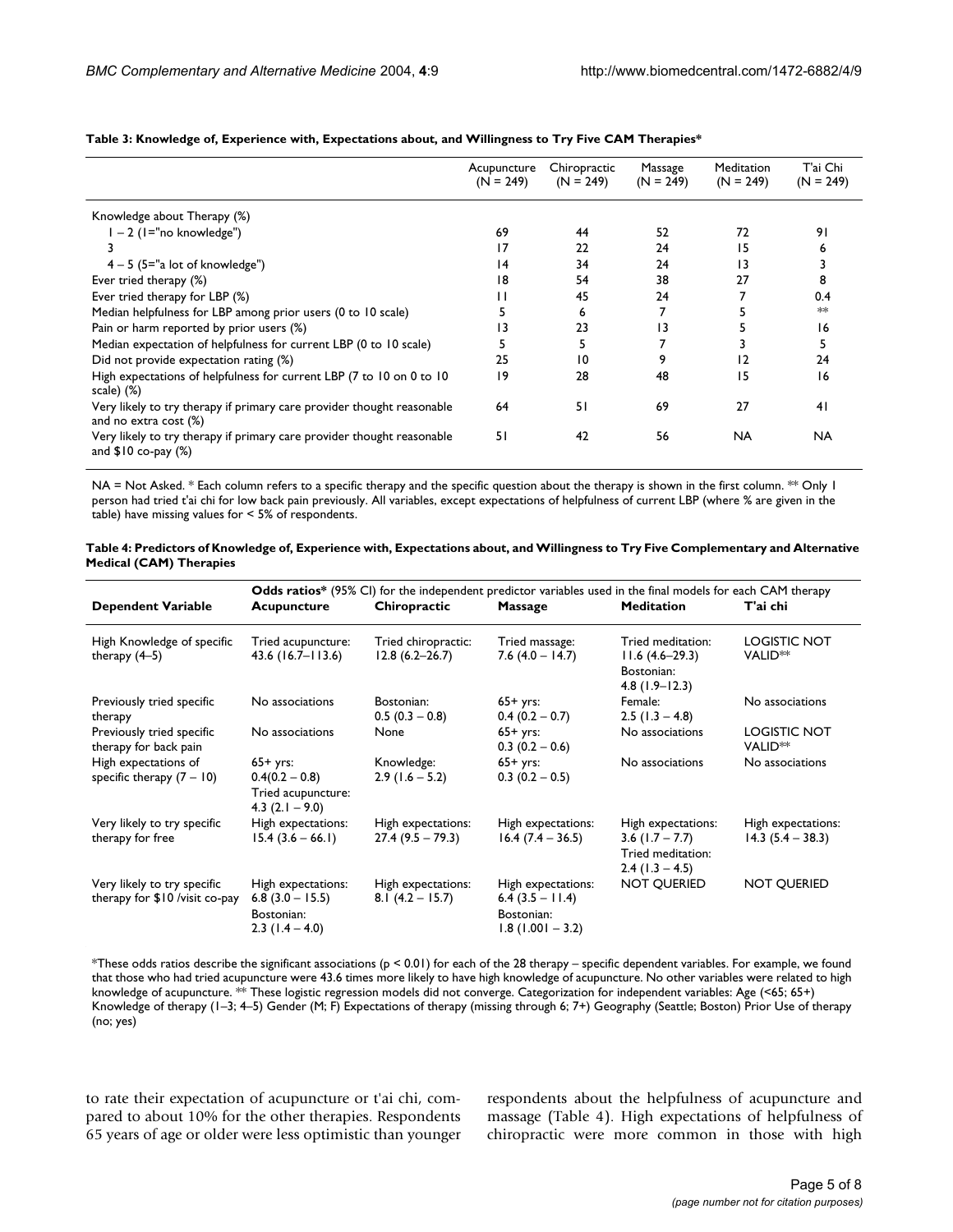knowledge of this therapy and high expectations of helpfulness of acupuncture were more common among those who had tried it (Table [4](#page-4-0)).

More than half of the respondents said they would be "very likely" to try acupuncture, chiropractic, or massage if provided by their health plan for no additional cost and their physician felt it was reasonable. Fewer respondents said they would be "very likely" to try meditation training (27%) or t'ai chi (41%) under those circumstances (Table [3\)](#page-4-1). In logistic regression models, the strongest predictors of being very likely to try a particular therapy were high expectations of a therapy and, for meditation, prior use of the therapy (Table [4\)](#page-4-0). About 80% of those very likely to try acupuncture, chiropractic, or massage for no additional cost were also very likely to try it for a \$10 per visit co-pay (Table [3\)](#page-4-1). Paralleling the finding for free care, the strongest predictor of willingness to try a therapy for a \$10 per visit co-pay was high expectations of success for that therapy. Respondents from Boston were more willing to try acupuncture. Those reporting harm or pain from chiropractic were less willing to try this therapy again.

<span id="page-5-0"></span>**Table 5: Willingness to Participate in Clinical Trials of CAM Therapies for Low Back Pain and Preference for Therapies**

|                                                                                                                                                                               | Percent<br>$(N = 249)$ |
|-------------------------------------------------------------------------------------------------------------------------------------------------------------------------------|------------------------|
| Definitely willing to participate in clinical trial of<br>acupuncture, chiropractic, massage, and a self-help back<br>pain book $(\%)^*$                                      | 62                     |
| Preferred treatment among above:                                                                                                                                              |                        |
| Massage                                                                                                                                                                       | 43                     |
| Acupuncture                                                                                                                                                                   | 35                     |
| Chiropractic                                                                                                                                                                  | 18                     |
| None or Other                                                                                                                                                                 | 3                      |
| Book                                                                                                                                                                          |                        |
| Definitely willing to participate in clinical trial of massage,<br>meditation, t'ai chi, and a self-help back pain book (%) <sup>**</sup><br>Preferred treatment among above: | 53                     |
| Massage                                                                                                                                                                       | 63                     |
| T'ai Chi training                                                                                                                                                             | 24                     |
| Book                                                                                                                                                                          | 5                      |
| Meditation training                                                                                                                                                           | 4                      |
| None or Other                                                                                                                                                                 | 4                      |

Missing values  $- < 4\%$  of responses for each variable are missing. \*Your healthplan is thinking about conducting a study evaluating several treatments for people with chronic low back pain. In this study, participants would have a one in four chance of being assigned to one of the following treatments: acupuncture, chiropractic, massage, or a book designed to help patients better understand their low back pain. Participants would be expected to try the treatment they were assigned to at least once. Participants would still retain access to their usual care and participation in this study would be free. If you were asked to take part in a study like this would you be willing to participate? \*\* Same question was asked, but the treatments were massage, meditation training, and t'ai chi training.

### *Willingness to participate in a clinical trial*

More than half of respondents were "definitely willing" to participate in each of two hypothetical clinical trials about which they were asked and less than 5% were definitely unwilling to participate (Table [5\)](#page-5-0). When asked which of the treatments in each trial they would most prefer, respondents preferred massage and acupuncture in the trial of acupuncture, chiropractic, and massage and, in the second trial, strongly preferred massage to meditation. However, a significant fraction (24%) expressed a preference for t'ai chi. We found no demographic, back pain, or CAM characteristics associated with being "definitely willing" to participate in the hypothetical trial of acupuncture, chiropractic, and massage. People who were "definitely willing" to participate in the hypothetical trial of massage, meditation, and t'ai chi were more likely to have high expectations of meditation (OR =  $3.1$ ,  $95\%$  CI =  $1.4 - 7.0$ ).

# **Discussion**

Our findings suggest that many patients would be willing to try specific CAM therapies for back pain, especially if they had high expectations for their helpfulness. Interestingly, we found no consistent relationships between high expectations for a particular therapy and either previous use of that therapy or high self-perceived knowledge of that therapy.

Our findings regarding knowledge, previous use, and expectations for these therapies were largely similar for Seattle and Boston and for older and younger adults. However, those over 65 years old were less likely to have high expectations of acupuncture and massage and to have tried massage previously.

Since we conducted the study in two metropolitan areas where CAM use is fairly common, our results might not represent the CAM views of patients with back pain in more rural areas or in other regions of the country. Another limitation of our study was that 30% of people we attempted to contact could not be assessed for eligibility, leading to the possibility of a high non-response rate. Because we have almost no information on the characteristics of the individuals with unknown eligibility, we do not know if they differ from those included in the study, and cannot adequately estimate the magnitude and direction of potential biases regarding interest in CAM that might exist in our sample. However, the fractions of individuals who were unable to be assessed for eligibility were similar among those less than 65 years of age and those 65 and older in each metropolitan area (45% vs. 40% in Boston, respectively; 20% vs. 20% in Seattle).

Respondents showed a clear preference for receiving hands-on treatments delivered by a practitioner compared to attending classes that teach self-care techniques.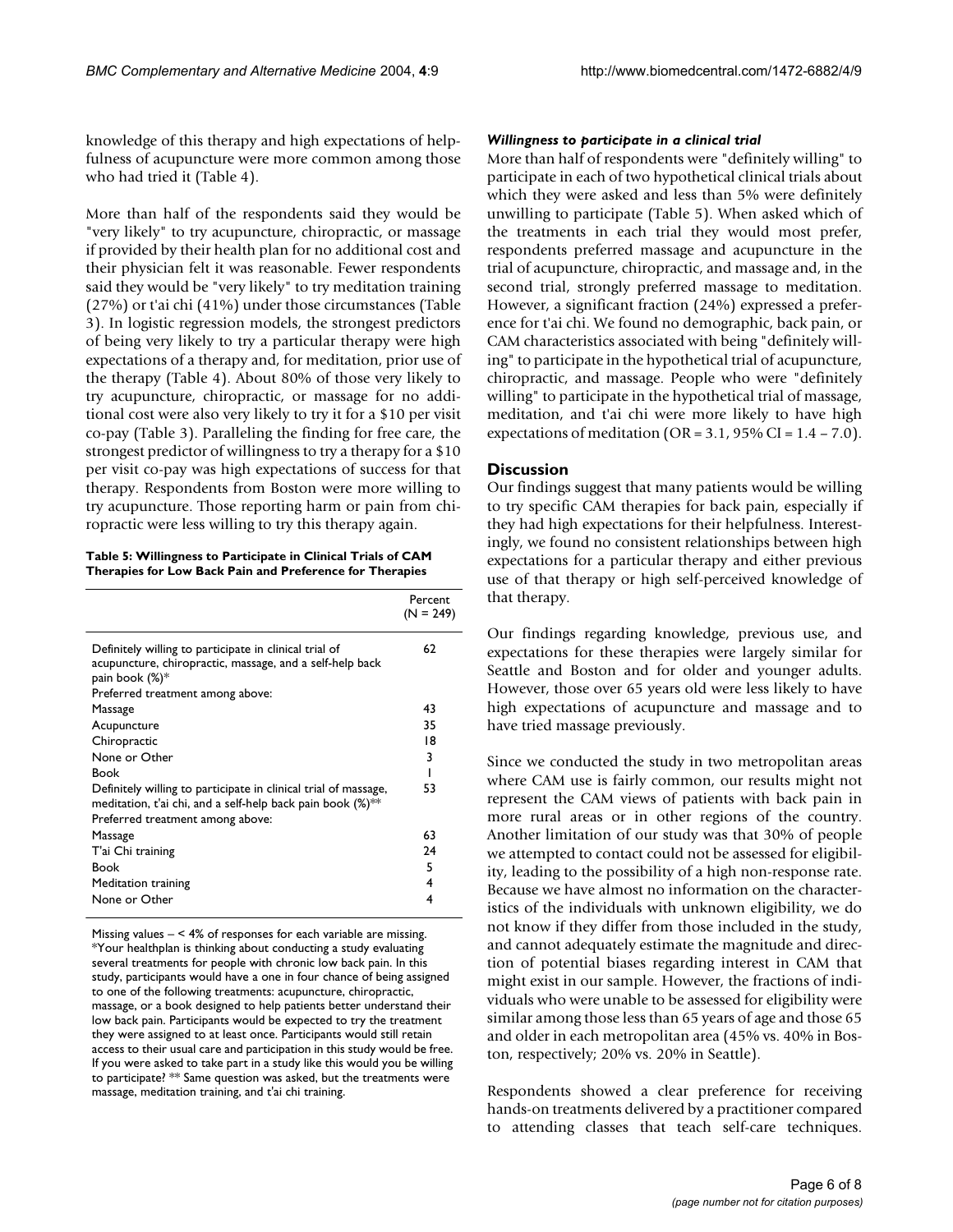Whether this reflects a preference for provider-oriented, more passive, therapies or the belief that classes teaching these specific self-care therapies would be less effective is not clear. Unfortunately, our interview did not include questions about yoga, which has recently received more popular press than meditation or t'ai chi as a self-care therapy for back pain [9,10].

Survey respondents were not enthusiastic about "meditation training" as a treatment for back pain. Relatively few of those who indicated prior use of meditation for physical or mental health problems had used the forms of meditation most commonly taught in a medical setting (e.g., mindfulness meditation). Consequently, studies recruiting patients to participate in interventions including meditation training may need to carefully describe the treatment in terms of a concrete goal (e.g., stress reduction).

There is still relatively little knowledge about and experience with acupuncture and t'ai chi even in Boston and Seattle where use of CAM therapies is generally high. In fact, about one – quarter of respondents were unable to provide an expectation of the helpfulness of acupuncture or t'ai chi. Nevertheless, substantial fractions of participants were willing to try acupuncture and t'ai chi as a treatment if their primary care provider thought it reasonable, and in the case of acupuncture, even if they had to pay a \$10 co-pay each visit. Our finding that people in our sample reported being almost as willing to try acupuncture as massage, despite less knowledge of, expectations about and experience with it, is intriguing and requires further inquiry.

Although participants in this study reported more knowledge of and experience with chiropractic, they were more enthusiastic about massage. A recent survey [11]of 46,000 Consumer Reports subscribers found that among those who had experienced back pain, the relatively few who had tried deep tissue massage rated it more favorably than those who had tried medications or physical therapy. The use of massage in this country has been growing steadily since the 1960's, with the largest increases in the 1990's [12]. In fact, in surveys of CAM use in the US population conducted in 1990 and 1997, Eisenberg et al. [7] found that massage as a treatment for various medical conditions had increased 61% over the seven-year period, while chiropractic remained fairly stable. By 1997, the estimated percentage of US adults who had used chiropractic was similar to that who had used massage, 11%. The relative popularity of massage may result from the more positive experiences of those who have tried it compared with chiropractic or acupuncture, and higher expectations that massage would be helpful for their current pain. Moreover, chiropractic users were more likely to report treatment related "harm" or "pain" than were users of massage.

### *Implications for clinical trials*

Most survey respondents indicated they were "very willing" to participate in our two hypothetical clinical trials evaluating different CAM treatments for chronic back pain. Massage was the preferred treatment in both trials, but more than one in five survey respondents stated a preference for acupuncture and t'ai chi. In view of the long-standing popularity of chiropractic, surprisingly few respondents reported chiropractic as their top choice. Nonetheless the finding that massage was substantially more popular than chiropractic mirrors the results among acute low back pain patients in a clinical trial who were randomized to a choice of acupuncture, chiropractic, massage, or usual care or to usual care alone [13]. In that study, 52% of the participants said they would choose massage if given a choice, compared with only 24% who said they would choose chiropractic if given a choice. This finding could reflect the fact that many people have access to chiropractic as part of their current health care coverage [14].

Despite low levels of knowledge about t'ai chi and acupuncture, the finding that over 40% of respondents indicated they were very likely to try these therapies suggests that recruiting enough subjects for clinical trials involving these therapies may be feasible if moderate to large patient populations are available. Recruiting patients for meditation trials, however, is likely to be difficult. Consequently, when we recruited patients for a pilot trial that included a stress reduction intervention based on the principles of mindfulness meditation, we chose to describe it as "Mindfulness Based Stress Reduction" rather than mindfulness meditation.

We believe that clinical trials evaluating obviously different treatments for chronic low back pain, such as massage and meditation, may have problems retaining subjects who do not receive the treatment (e.g., massage) that attracted them to the study. This problem may be exacerbated if patients have an exceptionally strong preference (or dislike) for one treatment. Inclusion of multiple CAM modalities in a single study risks tempting potential participants to sign up for the study in the hope of receiving a desired treatment, and then dropping out if they receive a different treatment.

In addition, if one treatment is vastly more popular than another, it could be difficult to disentangle the effects of patient expectations and treatment efficacy per se, leading to difficulties in interpreting positive study outcomes. This problem is compounded by concerns about the subjective nature of back pain outcomes, the difficulty in